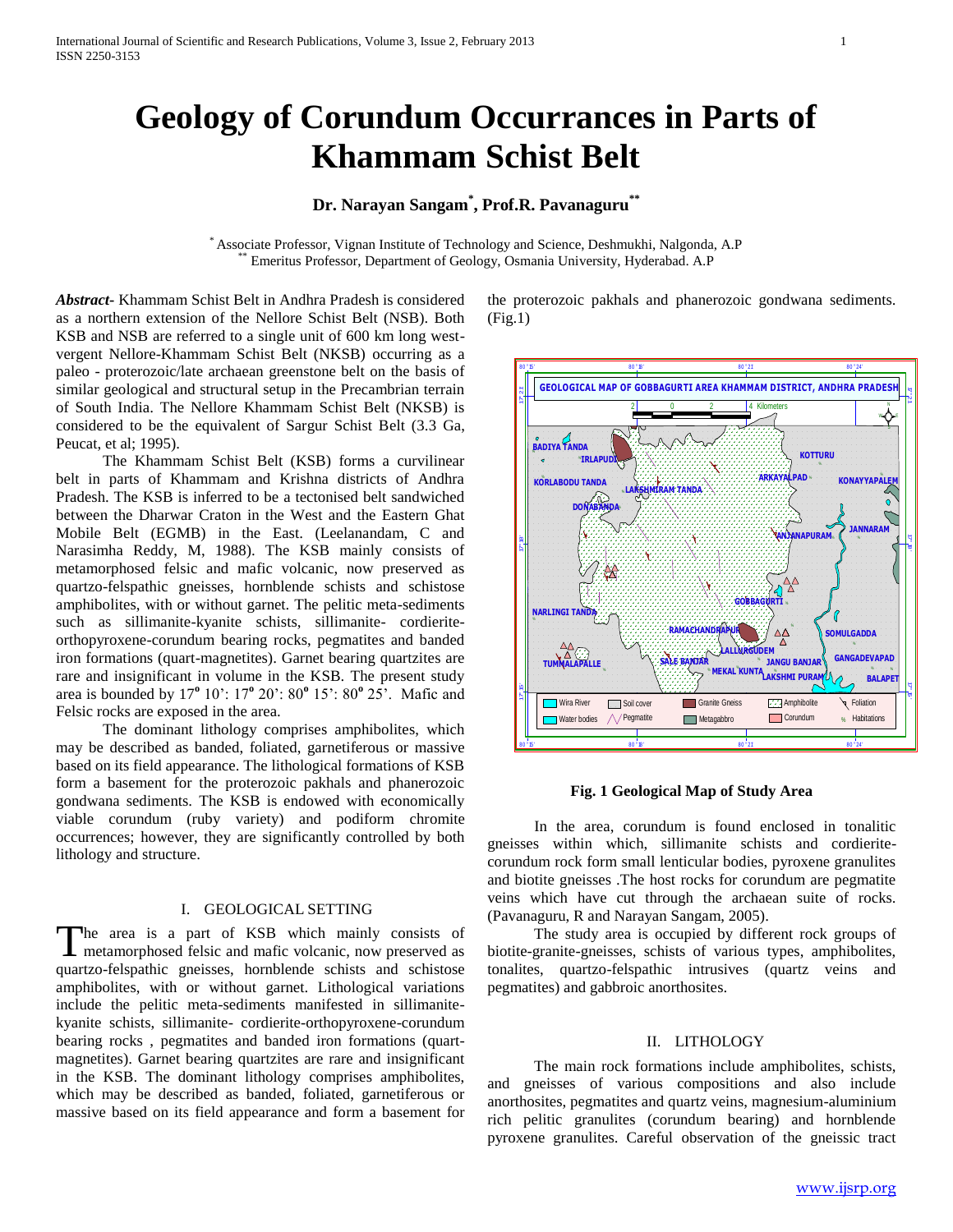reveals the continuity of the Nellore Schist belt into the KSB, across the districts of Guntur and Krishna, making the Khammam Nellore belt, a single transcratonic, continuous supracrustal belt (Babu, V.R.R.M, 1972). The lithology of the KSB is almost identical to that of the lower part of the NSB.

 Metamorphosed pelitic, psammitic and calcareous sediments are represented by garnetiferous biotite muscovite kyanite - chlorite schists, kyanite and sillimanite bearing meta pelitic schists, calc-silicate rocks, quartzites, fuchsites, and magnetite quartzite. The meta-sedimentary unit is tectonically emplaced below a metavolcanic unit made up of quartz-chlorite schists, hornblende schists and tonalitic gneisses. The KSB rocks are intensely migmatized with the development of streaky biotite gneiss and hornblende gneisses. amphibolites, meta - ultramafics and meta-gabbros, meta-anorthosite gabbro complex as well as pink granite are the intrusive phases into the KSB assemblage

The area represents the following stratigraphic sequences

**Khammam District**

**Stratigraphic Succession of the area around Gobbagurti,** 

**Fig.1.1 Section showing Corundum associated with Cordierite**

| Era         | Lithology                                       |
|-------------|-------------------------------------------------|
| Recent      | Soil cover                                      |
| Precambrian | <i><u><b>Ouartzites</b></u></i><br>Amphibolites |
|             | Anorthosites<br>Mafic granulites                |
|             | Sillimanite-Cordierite-Opx-Corundum<br>rocks    |
|             | Schistose amphibolites                          |
|             | Hbl-Plag gneisses                               |
|             | Quartzo-felspathic gneisses                     |
|             | (Tonalites)                                     |

### III. GEOLOGY OF CORUNDUM OCCURRENCES

 Occurrence of semi-precious corundum of abrasive variety and rare occurrences of gem variety are observed in the exploration pits at Lakshmipuram where the host rock is sillimanite-corundum schistose rock. At Gobbagurti and Singaraipalem corundum occurs in association with kyanite schists. However, at Lallurgudem corundum is occurring locally in the soil cover accounting for placer concentrations. The contact zones of altered basic rocks and pelitic schists host corundum at Salebanjar. The Donabanda area exhibits similar occurrence along the contact zones of pegmatitic veins and schists. The Tummalapalle occurrence is associated with pyroxene granulites and gneisses. In the Mekalkunta area, sillimanite schists and gneisses host corundum. At Wyra, corundum occurs with cordierite-sillimanite schists and gneisses. Majority of the occurrences are observed in the silica deficient geogenic system and account for its concentration.

 Both the megascopic and microscopic characters support the lithological controls of the host rocks for mineralization of corundum in Khammam Schist Belt.

**Fig.1.2 Section showing Corundum in Cordierite-Sillimanite Gneiss**

rdieri

**Fig.1.3 Section showing Corundum in Cordierite and the altered mineral fibrolite**